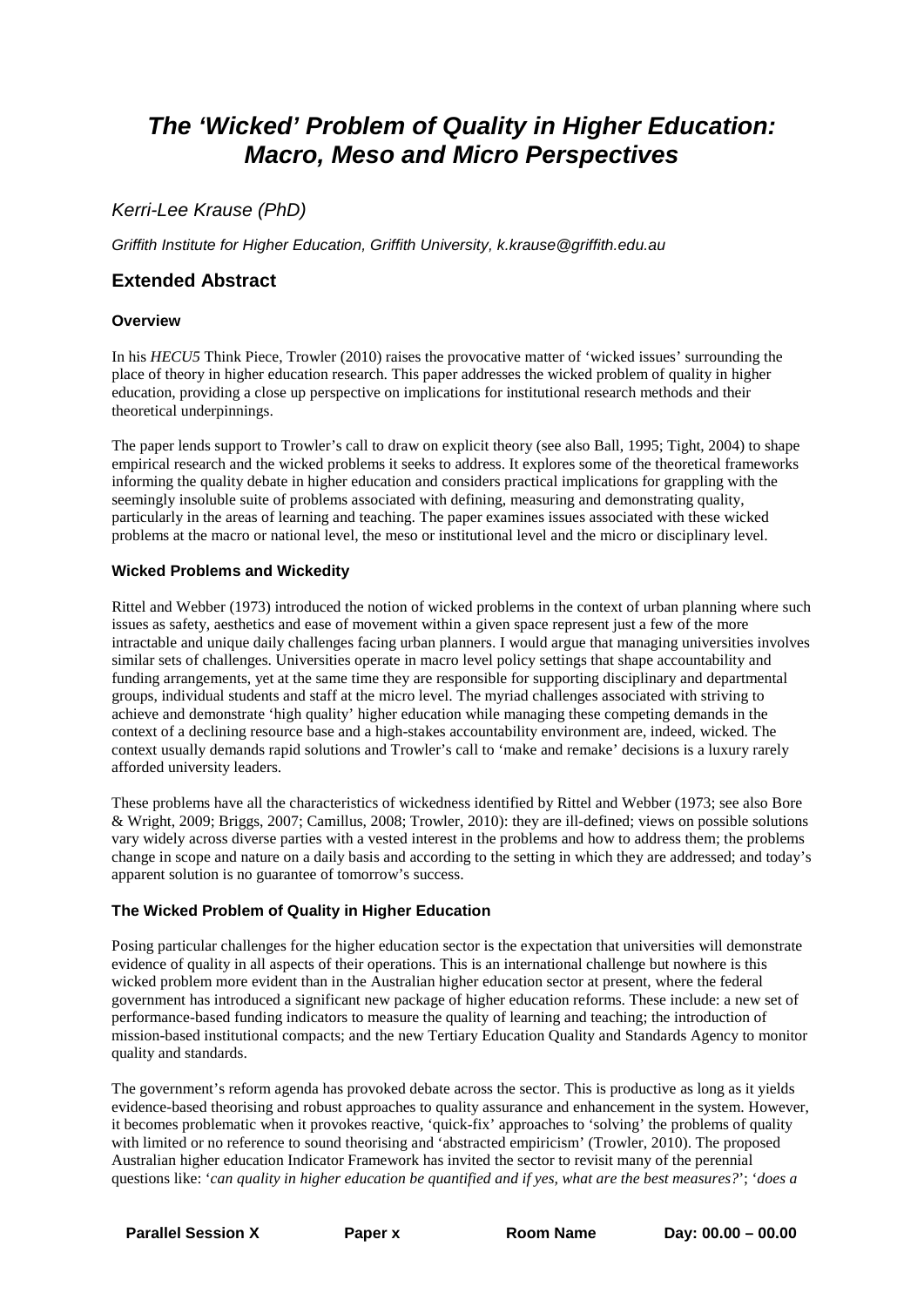*rigorous measure of teacher quality exist?*'; '*is it fair to rely on student satisfaction ratings when they seem more like popularity contests than anything else?*' and '*what about all those apparent unmeasurables like teacher personality or student motivation – where do they fit in?*' Arguably, these are among the most wicked quality challenges in the sector.

Reflecting on two decades of 'the quality revolution', Newton (2010) observes a progression in relation to approaches to research in the field. Investigations have extended from examining the link between quality and policy implementation at the institutional meso level, towards a growing interest in how academics respond to quality assurance and quality frameworks at the micro disciplinary level. Depending on which perspective one adopts, the concept of quality may have different meanings. At the national and institutional levels, quality is typically *formally* defined and equated with such terms as 'excellence', 'consistency', 'value for money' or 'fitness for purpose'. In sharp contrast, Newton (2002; see also Harvey, 2002; Harvey & Green, 1993) found that at the micro departmental level, academic staff are more likely to attach *situated* meanings to the term 'quality'. These include quality as 'ritualism' and 'tokenism', quality as 'impression management' and quality as 'lack of mutual trust' (Newton, 2002, p.46). The fact that quality may be understood – and perhaps also operationalised – so differently, according to context and perspective, renders it a particularly wicked area to theorise and analyse.

Approaches to theorising the questions of quality in higher education are wide-ranging and contested. One reason for this is that these approaches represent the confluence of several theoretical paradigms and discourses. These paradigms include the often tacit performativity agenda (Blackmore, 2009; Cowen, 1996) and the Total Quality Management model (TQM; Bensimon, 1995) taken directly from industry and applied as a governance methodology for higher education. This has deeply influenced how universities approach the 'business' of education. Srikanthan and Dalrymple (2002) describe this as a 'flawed' strategy (p.1) that is both a myth and an illusion (Birnbaum & Deshotels, 1999). As an alternative, Srikanthan and Dalrymple (2002) contend for a holistic model for understanding and approaching quality in higher education – one that takes into account the unique aspects of service and pedagogical aspects, for example. Elements of this particular model are explored in the paper in response to Ball's (1995) argument in favour of explicit and responsive approaches to theory that serve to counter dominant discourses.

Several other theories underpinning how institutions go about managing their wicked issues are explored and critiqued in response to Trowler's challenge to ensure that close up research informing quality issues in universities is soundly theorised. Theoretical frameworks explored include Senge's learning organization theory (1990, 1999) which underpins much of the discourse on strategies for engaging members of the organization – particularly those at the micro level - in constructive problem-solving. Ortenblad (2001) distinguishes between the notion of learning organization and organisational learning – an important distinction in light of Trowler's challenge to be cautious about deferring to a small number of eminent theorists as we consider creative ways of addressing wicked problems. Systems theory (Ackoff, 1999) is also critiqued for its value in guiding decisionmaking about how best to approach the collection, analysis and dissemination of empirical institutional data to help universities and their communities to plan strategically and to respond to the quality imperatives from external bodies such as government and industry.

#### **Summary**

In summary, this paper takes a close up look at how university leaders and communities might sensitize themselves to a broader spectrum of theorised and evidence-based strategies for dealing with wicked issues posed by external factors such as the growth of the knowledge economy, a rapidly changing academic work environment, diverse student cohorts with changing demands and expectations, and government performativity agendas that determine funding allocations and institutional reputations. To help universities come to terms with these issues requires the capacity to locate micro and meso-level activities in the broader macro environment. It also warrants a strongly theorised approach to gathering and interpreting institutional data and ultimately to understanding the wickedly complex issue of quality.

#### **References**

Ackoff, R. (1999). *Ackoff's best: His classic writings on management.* Hoboken, N.J.: Wiley.

Ball, S. J. (1995) Intellectuals or Technicians? The urgent role of theory in educational studies. *British Journal of Educational Studies, 43*, 255-271.

Bensimon, E.M. (1995). Total Quality Management in the academy: A rebellious reading. *Havard Educational Review*, *65*(4), 593-611.